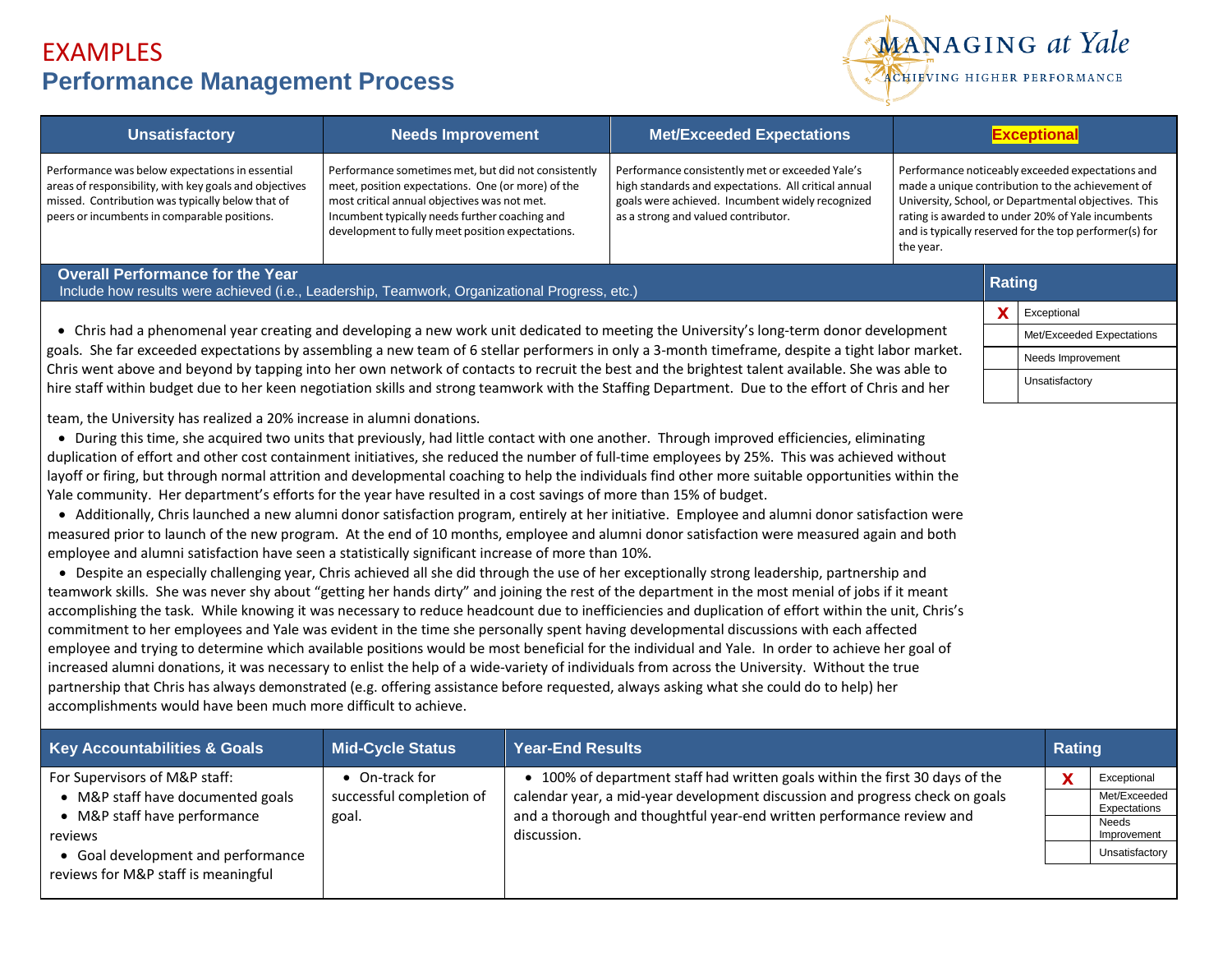

| <b>Unsatisfactory</b>                                                                                                                                                                                                                                                                                                                                                                                                                                                                                                                                                                                                                                                                                                                                                                                                                                                                                                                                                                                                                                                                                                                                                                                                                                                                                                                                                                                                                                                                                                                                                                 | <b>Needs Improvement</b>                                                                                                                                                                                                                                                                                                                                                                                                                                                                                                                                                                                                                                                                                                                                         |                         | <b>Met/Exceeded Expectations</b>                                                                                                                                                                                                                   | <b>Exceptional</b> |                                                                                                   |                                |  |  |
|---------------------------------------------------------------------------------------------------------------------------------------------------------------------------------------------------------------------------------------------------------------------------------------------------------------------------------------------------------------------------------------------------------------------------------------------------------------------------------------------------------------------------------------------------------------------------------------------------------------------------------------------------------------------------------------------------------------------------------------------------------------------------------------------------------------------------------------------------------------------------------------------------------------------------------------------------------------------------------------------------------------------------------------------------------------------------------------------------------------------------------------------------------------------------------------------------------------------------------------------------------------------------------------------------------------------------------------------------------------------------------------------------------------------------------------------------------------------------------------------------------------------------------------------------------------------------------------|------------------------------------------------------------------------------------------------------------------------------------------------------------------------------------------------------------------------------------------------------------------------------------------------------------------------------------------------------------------------------------------------------------------------------------------------------------------------------------------------------------------------------------------------------------------------------------------------------------------------------------------------------------------------------------------------------------------------------------------------------------------|-------------------------|----------------------------------------------------------------------------------------------------------------------------------------------------------------------------------------------------------------------------------------------------|--------------------|---------------------------------------------------------------------------------------------------|--------------------------------|--|--|
| Performance was below expectations in essential<br>areas of responsibility, with key goals and objectives<br>missed. Contribution was typically below that of<br>peers or incumbents in comparable positions.                                                                                                                                                                                                                                                                                                                                                                                                                                                                                                                                                                                                                                                                                                                                                                                                                                                                                                                                                                                                                                                                                                                                                                                                                                                                                                                                                                         | Performance sometimes met, but did not consistently<br>Performance consistently met or exceeded Yale's<br>Performance noticeably exceeded expectations and<br>made a unique contribution to the achievement of<br>meet, position expectations. One (or more) of the<br>high standards and expectations. All critical annual<br>most critical annual objectives was not met.<br>goals were achieved. Incumbent widely recognized<br>University, School, or Departmental objectives. This<br>Incumbent typically needs further coaching and<br>rating is awarded to under 20% of Yale incumbents<br>as a strong and valued contributor.<br>and is typically reserved for the top performer(s) for<br>development to fully meet position expectations.<br>the year. |                         |                                                                                                                                                                                                                                                    |                    |                                                                                                   |                                |  |  |
| <b>Overall Performance for the Year</b><br>Include how results were achieved (i.e., Leadership, Teamwork, Organizational Progress, etc.)                                                                                                                                                                                                                                                                                                                                                                                                                                                                                                                                                                                                                                                                                                                                                                                                                                                                                                                                                                                                                                                                                                                                                                                                                                                                                                                                                                                                                                              | <b>Rating</b>                                                                                                                                                                                                                                                                                                                                                                                                                                                                                                                                                                                                                                                                                                                                                    |                         |                                                                                                                                                                                                                                                    |                    |                                                                                                   |                                |  |  |
|                                                                                                                                                                                                                                                                                                                                                                                                                                                                                                                                                                                                                                                                                                                                                                                                                                                                                                                                                                                                                                                                                                                                                                                                                                                                                                                                                                                                                                                                                                                                                                                       |                                                                                                                                                                                                                                                                                                                                                                                                                                                                                                                                                                                                                                                                                                                                                                  | Exceptional             |                                                                                                                                                                                                                                                    |                    |                                                                                                   |                                |  |  |
| • Chris had an outstanding year creating and developing a work unit dedicated to meeting the University's long-term donor development goals.<br>She exceeded expectations by assembling a new team in only a 4-month timeframe, consisting of 6 team members, three of which appear to be<br>excellent performers. Chris went above and beyond by tapping into her own network of contacts to recruit this staff. Due to the creation of this                                                                                                                                                                                                                                                                                                                                                                                                                                                                                                                                                                                                                                                                                                                                                                                                                                                                                                                                                                                                                                                                                                                                         |                                                                                                                                                                                                                                                                                                                                                                                                                                                                                                                                                                                                                                                                                                                                                                  |                         |                                                                                                                                                                                                                                                    |                    |                                                                                                   | X<br>Met/Exceeded Expectations |  |  |
|                                                                                                                                                                                                                                                                                                                                                                                                                                                                                                                                                                                                                                                                                                                                                                                                                                                                                                                                                                                                                                                                                                                                                                                                                                                                                                                                                                                                                                                                                                                                                                                       |                                                                                                                                                                                                                                                                                                                                                                                                                                                                                                                                                                                                                                                                                                                                                                  |                         |                                                                                                                                                                                                                                                    |                    |                                                                                                   | Needs Improvement              |  |  |
| new team and their efforts, the University has realized a 15% increase in alumni donations.                                                                                                                                                                                                                                                                                                                                                                                                                                                                                                                                                                                                                                                                                                                                                                                                                                                                                                                                                                                                                                                                                                                                                                                                                                                                                                                                                                                                                                                                                           |                                                                                                                                                                                                                                                                                                                                                                                                                                                                                                                                                                                                                                                                                                                                                                  | Unsatisfactory          |                                                                                                                                                                                                                                                    |                    |                                                                                                   |                                |  |  |
| • During this time, Chris acquired two units that previously had little contact with one another. Through improved efficiencies, eliminating<br>duplication of effort and other cost containment initiatives, she reduced the number of full-time employees by 10%. This was achieved with no<br>layoff or termination, but through normal attrition, as well as developmental coaching to help the individuals find other more suitable opportunities<br>within the Yale community. Her department's efforts for the year have resulted in a cost savings of more than 10% of budget.<br>• Additionally, Chris was asked to launch a new alumni donor satisfaction program this year. Although the program started later than planned,<br>she has been able to measure initial donor satisfaction. A 10% increase in satisfaction has been established and will be measured again 10 months<br>after the roll-out of the program.<br>• Despite an especially challenging year, Chris achieved all she did through the use of her strong leadership, partnership and interpersonal skills.<br>She leveraged her appreciation for the value diversity brings by assembling a new team representing a wide variety of ethnicity and other<br>demographic variables. Though knowing it was necessary to eliminate jobs that produced redundant work, Chris's commitment to her employees<br>and Yale was evident in the time she personally spent having development discussions with her staff to determine where their career interests<br>were and where they might best fit at Yale. |                                                                                                                                                                                                                                                                                                                                                                                                                                                                                                                                                                                                                                                                                                                                                                  |                         |                                                                                                                                                                                                                                                    |                    |                                                                                                   |                                |  |  |
| <b>Key Accountabilities &amp; Goals</b>                                                                                                                                                                                                                                                                                                                                                                                                                                                                                                                                                                                                                                                                                                                                                                                                                                                                                                                                                                                                                                                                                                                                                                                                                                                                                                                                                                                                                                                                                                                                               | <b>Mid-Cycle Status</b>                                                                                                                                                                                                                                                                                                                                                                                                                                                                                                                                                                                                                                                                                                                                          | <b>Year-End Results</b> |                                                                                                                                                                                                                                                    |                    |                                                                                                   | Rating                         |  |  |
| For Supervisors of M&P staff:<br>• M&P staff have documented goals<br>• M&P staff have performance<br>reviews<br>• Goal development and performance<br>reviews for M&P staff is meaningful                                                                                                                                                                                                                                                                                                                                                                                                                                                                                                                                                                                                                                                                                                                                                                                                                                                                                                                                                                                                                                                                                                                                                                                                                                                                                                                                                                                            | • Largely on-track for<br>successful completion of<br>goal.                                                                                                                                                                                                                                                                                                                                                                                                                                                                                                                                                                                                                                                                                                      |                         | • 85% of department M&P staff had written goals within the first 60 days of the<br>fiscal year, a mid-year development discussion and progress check on goals and a<br>thorough and thoughtful year-end written performance review and discussion. |                    | Exceptional<br>Met/Exceeded<br>X<br>Expectations<br><b>Needs</b><br>Improvement<br>Unsatisfactory |                                |  |  |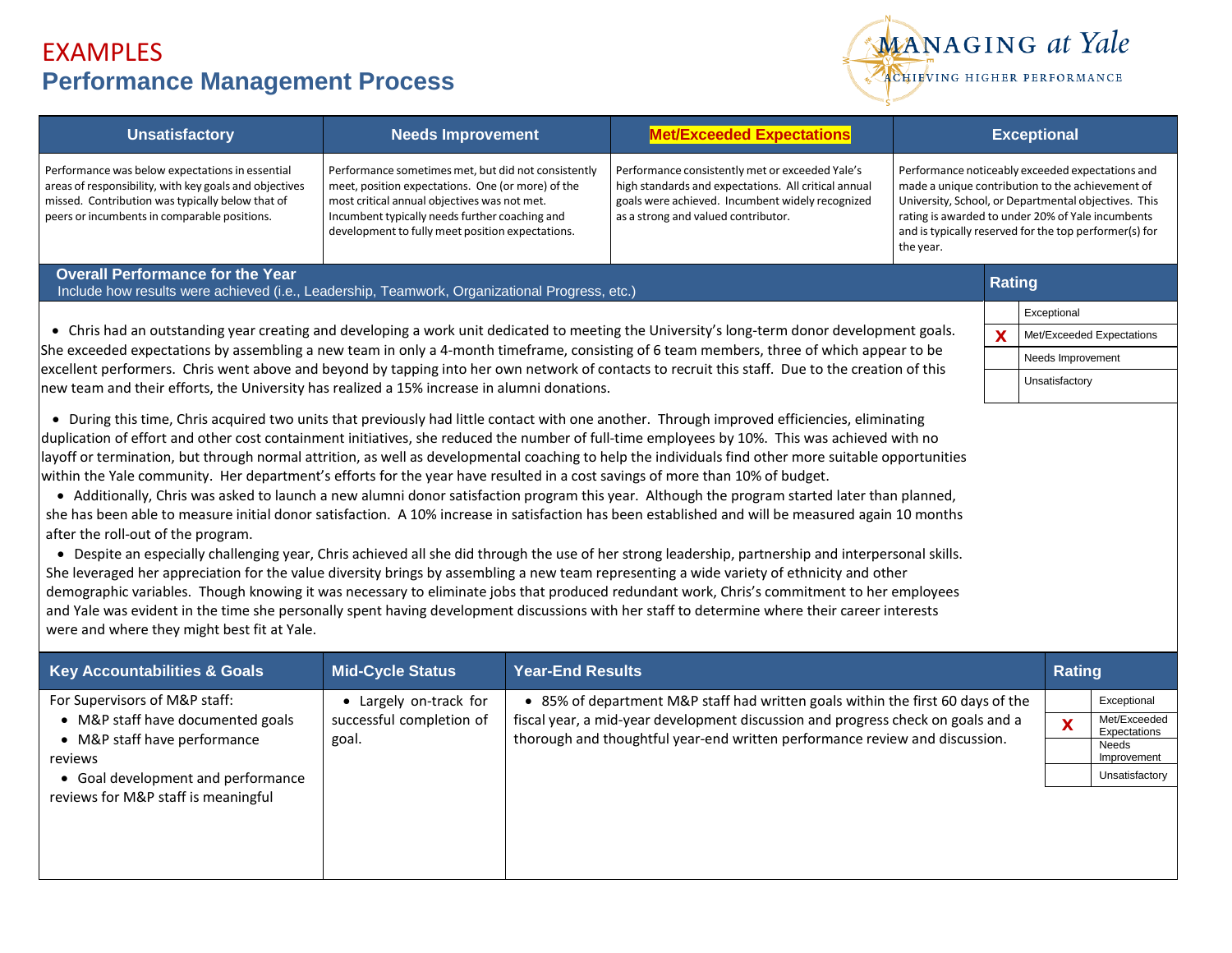

| <b>Unsatisfactory</b>                                                                                                                                                                                                                                                                                                                                                                                                                                                                                                                                                                                                                                                                                                                                                                                                                                                                                                                                                                                                                                                                                                                                                                                                                                          | <b>Needs Improvement</b>                                                                                                                                                                                                                                       |                         | <b>Met/Exceeded Expectations</b>                                                                                                                                                                   | <b>Exceptional</b>                                                                                                                                                                                                                                                                       |  |                           |                              |  |  |
|----------------------------------------------------------------------------------------------------------------------------------------------------------------------------------------------------------------------------------------------------------------------------------------------------------------------------------------------------------------------------------------------------------------------------------------------------------------------------------------------------------------------------------------------------------------------------------------------------------------------------------------------------------------------------------------------------------------------------------------------------------------------------------------------------------------------------------------------------------------------------------------------------------------------------------------------------------------------------------------------------------------------------------------------------------------------------------------------------------------------------------------------------------------------------------------------------------------------------------------------------------------|----------------------------------------------------------------------------------------------------------------------------------------------------------------------------------------------------------------------------------------------------------------|-------------------------|----------------------------------------------------------------------------------------------------------------------------------------------------------------------------------------------------|------------------------------------------------------------------------------------------------------------------------------------------------------------------------------------------------------------------------------------------------------------------------------------------|--|---------------------------|------------------------------|--|--|
| Performance was below expectations in essential<br>areas of responsibility, with key goals and objectives<br>missed. Contribution was typically below that of<br>peers or incumbents in comparable positions.                                                                                                                                                                                                                                                                                                                                                                                                                                                                                                                                                                                                                                                                                                                                                                                                                                                                                                                                                                                                                                                  | Performance sometimes met, but did not consistently<br>meet, position expectations. One (or more) of the<br>most critical annual objectives was not met.<br>Incumbent typically needs further coaching and<br>development to fully meet position expectations. |                         | Performance consistently met or exceeded Yale's<br>high standards and expectations. All critical annual<br>goals were achieved. Incumbent widely recognized<br>as a strong and valued contributor. | Performance noticeably exceeded expectations and<br>made a unique contribution to the achievement of<br>University, School, or Departmental objectives. This<br>rating is awarded to under 20% of Yale incumbents<br>and is typically reserved for the top performer(s) for<br>the year. |  |                           |                              |  |  |
| <b>Overall Performance for the Year</b><br>Include how results were achieved (i.e., Leadership, Teamwork, Organizational Progress, etc.)                                                                                                                                                                                                                                                                                                                                                                                                                                                                                                                                                                                                                                                                                                                                                                                                                                                                                                                                                                                                                                                                                                                       |                                                                                                                                                                                                                                                                |                         |                                                                                                                                                                                                    |                                                                                                                                                                                                                                                                                          |  |                           | <b>Rating</b>                |  |  |
|                                                                                                                                                                                                                                                                                                                                                                                                                                                                                                                                                                                                                                                                                                                                                                                                                                                                                                                                                                                                                                                                                                                                                                                                                                                                |                                                                                                                                                                                                                                                                |                         |                                                                                                                                                                                                    |                                                                                                                                                                                                                                                                                          |  |                           | Exceptional                  |  |  |
| • Chris's performance has been inconsistent over the past year. Some of her objectives have been met, but not in key areas. She has required                                                                                                                                                                                                                                                                                                                                                                                                                                                                                                                                                                                                                                                                                                                                                                                                                                                                                                                                                                                                                                                                                                                   |                                                                                                                                                                                                                                                                |                         |                                                                                                                                                                                                    |                                                                                                                                                                                                                                                                                          |  | Met/Exceeded Expectations |                              |  |  |
| ongoing oversight and coaching to accomplish her goals. Improvement plan creation and monitoring is required.                                                                                                                                                                                                                                                                                                                                                                                                                                                                                                                                                                                                                                                                                                                                                                                                                                                                                                                                                                                                                                                                                                                                                  |                                                                                                                                                                                                                                                                |                         |                                                                                                                                                                                                    |                                                                                                                                                                                                                                                                                          |  |                           | Needs Improvement            |  |  |
| • While assembling her new team, Chris frequently missed interviews with candidates and did not involve others in the hiring process, even<br>when requested. Her new team has resulted in a 3% increase in alumni donations, far short of the 10% goal.                                                                                                                                                                                                                                                                                                                                                                                                                                                                                                                                                                                                                                                                                                                                                                                                                                                                                                                                                                                                       |                                                                                                                                                                                                                                                                |                         |                                                                                                                                                                                                    |                                                                                                                                                                                                                                                                                          |  |                           | Unsatisfactory               |  |  |
| • During this time, Chris also acquired two units that previously had little contact with one another. Despite much process improvement<br>training and coaching, she was unable to improve efficiencies, eliminate duplication of efforts or otherwise identify any significant cost savings<br>initiatives. Additionally, she has really struggled with building a "team" and has allowed a "we" versus "they" mentality to persist in the group.<br>This is evidenced by an inability for the previously separated groups to work effectively together as one cohesive unit.<br>• A final proposal for the new alumni donor satisfaction program has yet to be submitted, though much work has been done and feedback<br>provided.<br>• Chris had a challenging year during which her interpersonal skills were tested. Her inability to create a "team" is evidenced by the fact that the<br>two units she acquired, still operate in silos. However, whenever personally asked for assistance by peers, she is always ready to help. Chris's<br>team appears to be very loyal to her and she appears to have excellent rapport with them. Her overly-friendly manner, however, may get in the<br>way of holding staff accountable in meeting their goals. |                                                                                                                                                                                                                                                                |                         |                                                                                                                                                                                                    |                                                                                                                                                                                                                                                                                          |  |                           |                              |  |  |
| <b>Key Accountabilities &amp; Goals</b>                                                                                                                                                                                                                                                                                                                                                                                                                                                                                                                                                                                                                                                                                                                                                                                                                                                                                                                                                                                                                                                                                                                                                                                                                        | <b>Mid-Cycle Status</b>                                                                                                                                                                                                                                        | <b>Year-End Results</b> |                                                                                                                                                                                                    |                                                                                                                                                                                                                                                                                          |  |                           | <b>Rating</b>                |  |  |
| For Supervisors of M&P staff:                                                                                                                                                                                                                                                                                                                                                                                                                                                                                                                                                                                                                                                                                                                                                                                                                                                                                                                                                                                                                                                                                                                                                                                                                                  | • Lagging behind on                                                                                                                                                                                                                                            |                         | • 70% of department M&P staff had written goals and a written performance                                                                                                                          |                                                                                                                                                                                                                                                                                          |  |                           | Exceptional                  |  |  |
| • M&P staff have documented goals<br>successful completion of<br>review at the end of the year.                                                                                                                                                                                                                                                                                                                                                                                                                                                                                                                                                                                                                                                                                                                                                                                                                                                                                                                                                                                                                                                                                                                                                                |                                                                                                                                                                                                                                                                |                         |                                                                                                                                                                                                    |                                                                                                                                                                                                                                                                                          |  |                           | Met/Exceeded<br>Expectations |  |  |
| • M&P staff have performance<br>reviews                                                                                                                                                                                                                                                                                                                                                                                                                                                                                                                                                                                                                                                                                                                                                                                                                                                                                                                                                                                                                                                                                                                                                                                                                        | goal. A recovery plan and<br>follow-up is needed.                                                                                                                                                                                                              |                         |                                                                                                                                                                                                    |                                                                                                                                                                                                                                                                                          |  | $\mathbf x$               | Needs<br>Improvement         |  |  |
| • Goal development and performance                                                                                                                                                                                                                                                                                                                                                                                                                                                                                                                                                                                                                                                                                                                                                                                                                                                                                                                                                                                                                                                                                                                                                                                                                             |                                                                                                                                                                                                                                                                |                         |                                                                                                                                                                                                    |                                                                                                                                                                                                                                                                                          |  | Unsatisfactory            |                              |  |  |
| reviews for M&P staff is meaningful                                                                                                                                                                                                                                                                                                                                                                                                                                                                                                                                                                                                                                                                                                                                                                                                                                                                                                                                                                                                                                                                                                                                                                                                                            |                                                                                                                                                                                                                                                                |                         |                                                                                                                                                                                                    |                                                                                                                                                                                                                                                                                          |  |                           |                              |  |  |